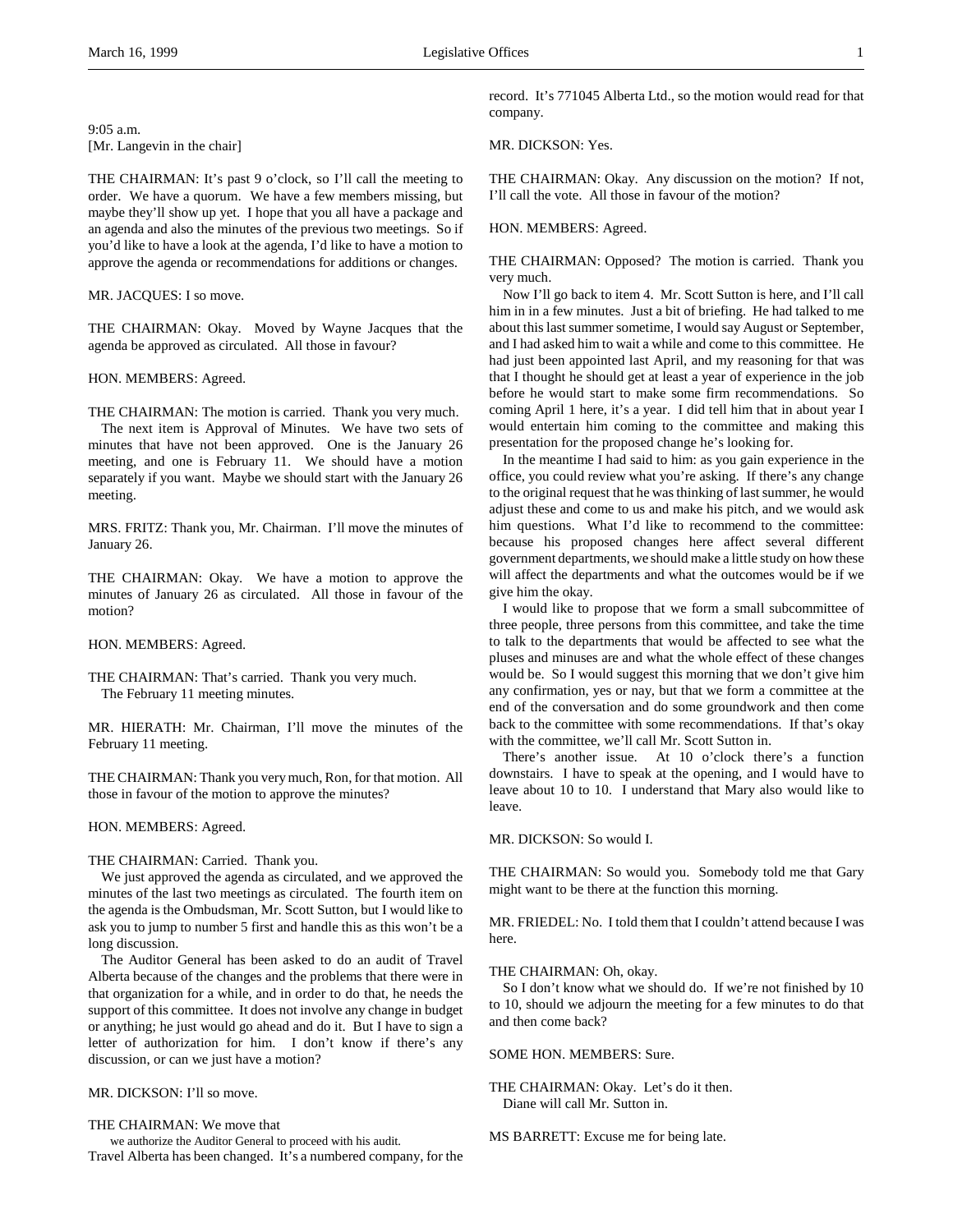THE CHAIRMAN: No problem. We started a couple of minutes late. Before you came, we just went through the approval of the agenda and the minutes of the last meeting. So we didn't make any earth-shattering decisions.

# MR. SUTTON: Good morning.

THE CHAIRMAN: Good morning. Welcome to the meeting. We went through part of our agenda, and we're down to your item. Mr. Sutton and Pam, thank you for coming this morning. We'd like you to make a presentation on your proposal, your request for changes to the Ombudsman Act. I know that this came to this committee before with the previous Ombudsman. I was not part of the committee at that time, so I'm not exactly sure if there has been change or if you're proposing some new proposal here. I would like to have your comments on it and have you give us an explanation and a reason why you feel you need these changes to the Ombudsman Act.

Following that, we will form a subcommittee of three to study the proposal and talk to the departments and see how we will proceed to make the changes you require, if we approve making the changes. We'd like to make a little review of that with the different departments that are affected and get some input so we have the pluses and minuses of how this would affect the whole scheme of things. So I'd like you to proceed.

MR. SUTTON: Okay. Good morning, everyone. I appreciate the opportunity to get together with you to discuss these proposals. I don't know if all of you have been introduced to Pam McHugh, my legal counsel. Pam has been working on this project for some time, even before my appointment a year ago.

The Ombudsman Act has not been amended in almost 30 years, other than a minor amendment in 1996 which allowed the then Ombudsman, Harley Johnson, to take part-time Ombudsman duties in the Yukon. Although there was an amendment request in 1995, that request did not result in any changes. This is the second time I've appeared before this committee to seek support in furthering much-needed amendments to the Ombudsman Act. In the past whenever amendments were needed, it was my understanding that I would bring forward my concerns to this committee to seek support and thereafter follow through the legislative process to have the act amended.

What we're dealing with at this committee is support for principles of legislation. What you have before you is not a final draft of proposed legislation, and we should not get too concerned with the finites of the wording you have before you as we have legislative drafting people for that purpose. Once the principles are agreed to and the necessary legislation is drafted, it's my understanding that the Minister of Justice carries it through to the Legislature. My understanding at this time with this particular proposal: we have not followed through on those guidelines.

You have before you two documents. One is a three-column spreadsheet outlining the problems we're encountering, the present provision within the Ombudsman Act, and the proposed amendment we're seeking. Accompanying that document is a letter dated March 8 with an attachment that attempts to clarify further what is being asked for and the reasons why. I don't know what other explanations can be given at this time. However, if it's the committee's desire, both Pam and I will go through each amendment and answer any questions you might have.

# *9:15*

THE CHAIRMAN: I'll ask the committee members. I don't know if we should do that or if you want to go straight into questions. If they all have read the document, maybe they just want to go into specific questions and get some clarification.

MR. DICKSON: That would be my suggestion, Mr. Chairman. I don't think we have to review what's a pretty straightforward document, and thank you for giving it to us in advance.

### MR. SUTTON: Yes.

THE CHAIRMAN: Okay. Well, we'll go straight into questions, and you can supply some clarifications.

Gary, do you want to start? Do you have some issues you'd like to bring?

MR. DICKSON: Well, I guess the one thing I was a bit intrigued by in the background paper and that I just wanted to ask -- this is a concern about limitations on the power, and it has to do with legislative supremacy. This is item 7, the potential conflict with the Human Rights, Citizenship and Multiculturalism Act. As I understand it, what you're telling us is that you worked out creatively a protocol and an understanding with the other office that seems to be working satisfactorily now.

MS McHUGH: We worked it out on the understanding that we would amend our legislation. That's why in the backgrounder I put the general intentions of the MOU, because when we had discussions with the Human Rights Commission, they recognized this is a problem, and we indicated we intended amending our legislation. We didn't know when that was going to happen, so to avoid problems and clarify how we were going to handle a situation if it arose, because it has arisen in the past, we entered into this memorandum of understanding. But, as I say, it's based on the understanding that our legislation will be amended.

MR. SUTTON: It was basically a temporary corrective measure.

### MS McHUGH: Yes.

THE CHAIRMAN: If I may suggest, we're recording for *Hansard* and this is a bigger room. You may want to pull the mike closer to you when you're speaking.

Thank you very much.

MR. DICKSON: So I take it your position is that the amendment to 19(1) and the amendment to 22 and then 19 -- well, it's the same provision. So it's actually sections 19 and 22 that would have to be amended to codify, if you will, this memorandum of understanding that's been entered into between the two offices.

MS McHUGH: That's correct, yes. Now, of course that's subject to Legislative Counsel. That's my interpretation as to how I believe the act would have to be amended, but they've not looked at this. They may have another solution to it. I don't know.

MR. DICKSON: Can I just further ask: is it your understanding that the Human Rights Commission is comfortable with this proposal, that they're ad idem with what's been suggested here?

MR. SUTTON: We've worked together with them. Yes.

MR. DICKSON: Okay.

THE CHAIRMAN: Okay. Wayne, you have some questions.

MR. JACQUES: Yes. Thank you, Mr. Chairman. Mr. Sutton, my name is Wayne Jacques. I'm the MLA for Grande Prairie-Wapiti. I think we've met before, but welcome again.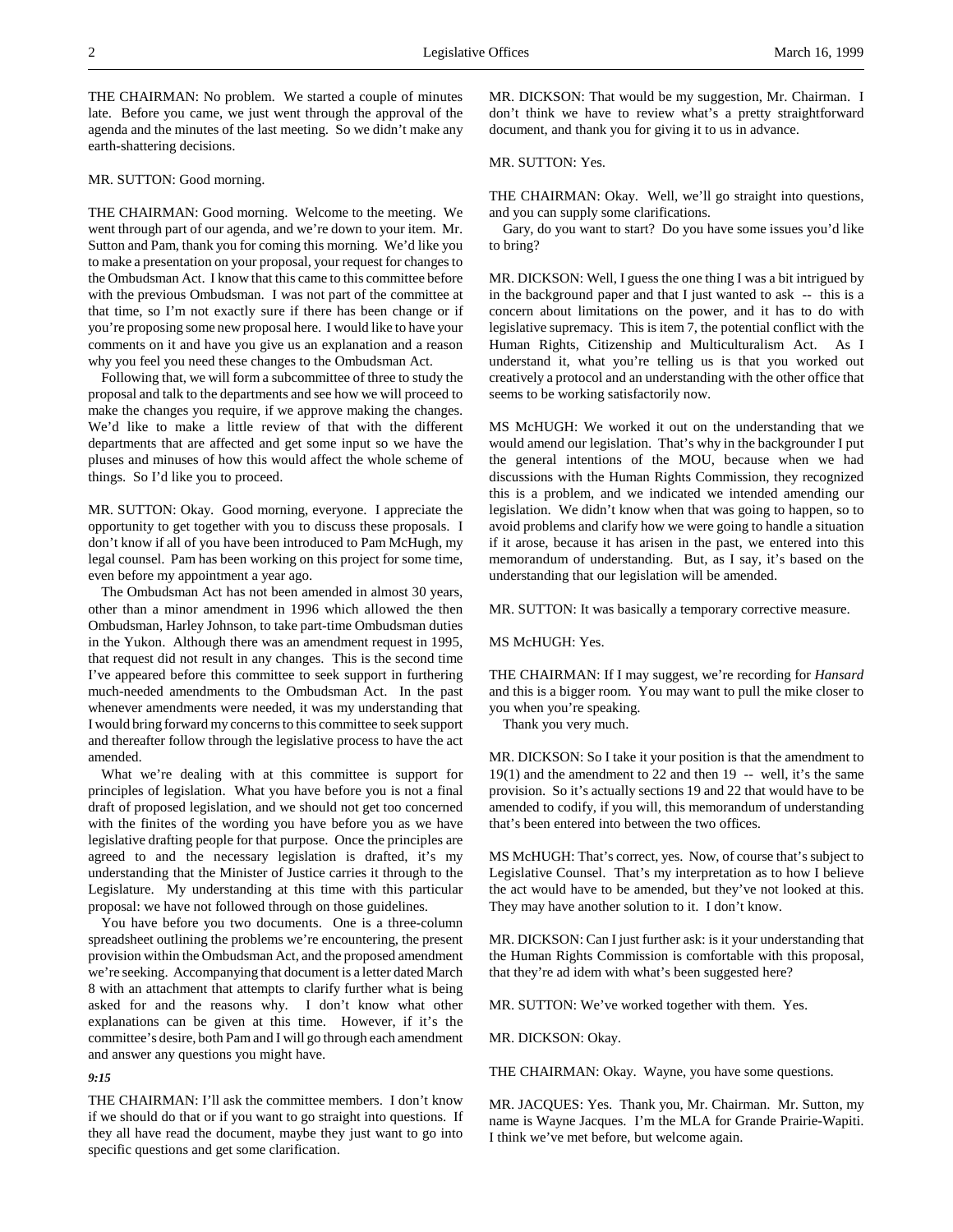# MR. SUTTON: Good morning.

MR. JACQUES: I assume, Mr. Chairman, that if we have more than one question, perhaps we'll only ask one question at this point and allow others and come back to them.

My first question, Mr. Sutton, is with regard to page 2 of the three-column document, your item 3, the heading being Investigation of Merits of Decisions. In referring to the threecolumn document and also to the handout in the form of a letter for summary, I was wondering if you could elaborate more in terms of what this means to your role, particularly as it relates to either examples in the past where this hasn't been able to come into play or specific examples not dealing with the complainants -- obviously involved -- but rather the situation you've encountered that you believe this change would address.

MR. SUTTON: Well, I'll start and then let Pam finish. In essence we are a process. We look at process. That's what our job is. But if that process is flawed, if that process is not followed -- if there's an arbitrary decision and there is a decision made, the merits of that decision are also flawed. We have to clean up our act so that somewhere in there we have to be able to follow through. It's a hollow responsibility I have if I can say that the decision that you have arrived at was not arrived at properly, that it was arrived at through an arbitrary decision or through a hollow base, and then leave it at that. And then the decision remains.

Now Pam might want to elaborate a bit more.

MS McHUGH: Yes, sure. As you know, we will be involved in the new health professions legislation. We had this very discussion with the people who were working through that piece. Firstly, it's very difficult when you do an investigation. You ask me: by and large look at the process. But we do reserve the right to look at the merits. It's extremely difficult to sort of have a point where you can cut it off and say: this part of the decision deals with process, and this part deals with merits. So in order for the Ombudsman to do a complete investigation, he looks at both. As the backgrounder has set out here, the courts, both the Supreme Court and the Ontario Court of Appeal, as well as Mr. Justice Milvain in the Alberta case have all basically blessed the right of the Ombudsman to look at both merits and process.

What we wanted to do here was to clarify that, because in the past we have had situations where we've almost ended up going to court on a challenge from an administrative tribunal. In fact, it's no secret because it was brought before this committee by the former Ombudsman, Harley Johnson. It involved the Land Compensation Board in a complaint that was submitted to our office about that board of the board decision. It involved the merits, and we worked very hard with the Land Compensation Board and Alberta Justice to come to some understanding as to how far we could go in our investigation, because the investigation did involve the merits.

We finally sort of agreed at the courthouse steps that the Ombudsman could go in and do the investigation. But the agreement was, according to the Land Compensation Board: if at the end of the day the Ombudsman was going to find anything wrong with the merits of the decision, then they would continue with the challenge. As it turned out, our investigation did not support the complaint, and therefore this issue did not have to be dealt with. But the fact is that if we had found something wrong with the merits and had made comment on it, the Land Compensation Board indicated that the challenge would continue.

On the basis of that example and some others I would like to just clarify this. It's not adding any powers to the Ombudsman; it's merely clarifying what we already do and what the courts have said we can do.

## THE CHAIRMAN: Yes, Mary.

MRS. O'NEILL: Thank you, Mr. Chairman. To follow up on that question then. Simply put, why is there a need if already the courts have said you could and it is something you already do?

MS McHUGH: Because it's not recognized and some administrative tribunals, particularly the ones that don't deal with us on a regular basis, have challenged and I don't see why they would not walk away from a challenge in the future. Given the Land Compensation Board, that's sort of been left up in the air. If we do another investigation and come to that point, then we'll probably end up in court over it, and we don't want to do that. We don't want to spend time in court. We want to spend time investigating complaints. So I think it would be best to clarify the legislation so that there's an understanding in the legislation as opposed to having to go back through all the court precedents over and over again. Once you get into that, it adds, as you can appreciate, many months where a complainant is sitting there waiting for us because the door's been slammed in our face and we now have to meet with an administrative tribunal to try to convince them that indeed we have the merits, we have jurisdiction to look at the merits.

### *9:25*

We've had that discussion, as I said, with the health professions legislation that's coming up. We certainly have an understanding among the working group people that we will have jurisdiction to look at the merits, and it will be an education, because it will be a new group of entities under our jurisdiction. It will be an education function for us to go out and explain to these people, as I've done in the backgrounder here, that this is all balanced out.

While we look at this, we don't ever pretend to substitute an expert's decision. What we will say is: "The decision has no basis in evidence. The evidence that was before you doesn't lead to the decision that you made. So would you please go back and look at it and say what you've done with this evidence and why you've reached that conclusion," which is very close to the merits. As I say, it's splitting hairs sometimes. People are saying, "Well, that's not process; it's merit." So it's difficult to split them in two, although some try.

MRS. O'NEILL: Thank you. If I could belabour this just a little bit further though, I understand what you're saying with respect to the merits, but you said that in practice it is what you can do and in fact have been allowed and directed to do by the courts. My question is: is an MOU a temporary answer, or literally is there a stumbling block to effecting -- again I keep repeating -- what the courts have directed and what you in practice are able to do?

MR. SUTTON: There is a stumbling block, because when we deal with our agencies and whatnot, they refer to the acts; they don't go back to court precedents. Our act is not consistent right now with court precedents, so if they refer to the act and it is consistent with court precedents, fine.

# MRS. O'NEILL: Thank you.

MS BARRETT: Just one question on that very subject. Can either of you tell us if the recommendation you're making here on that item, on the merit issue, is consistent with Ombudsman legislation elsewhere in the country?

MS McHUGH: Certainly. I haven't reviewed the actual wordings of other Ombudsman acts on this point, but certainly it's recognized across the country that the Ombudsman looks both at process and merit.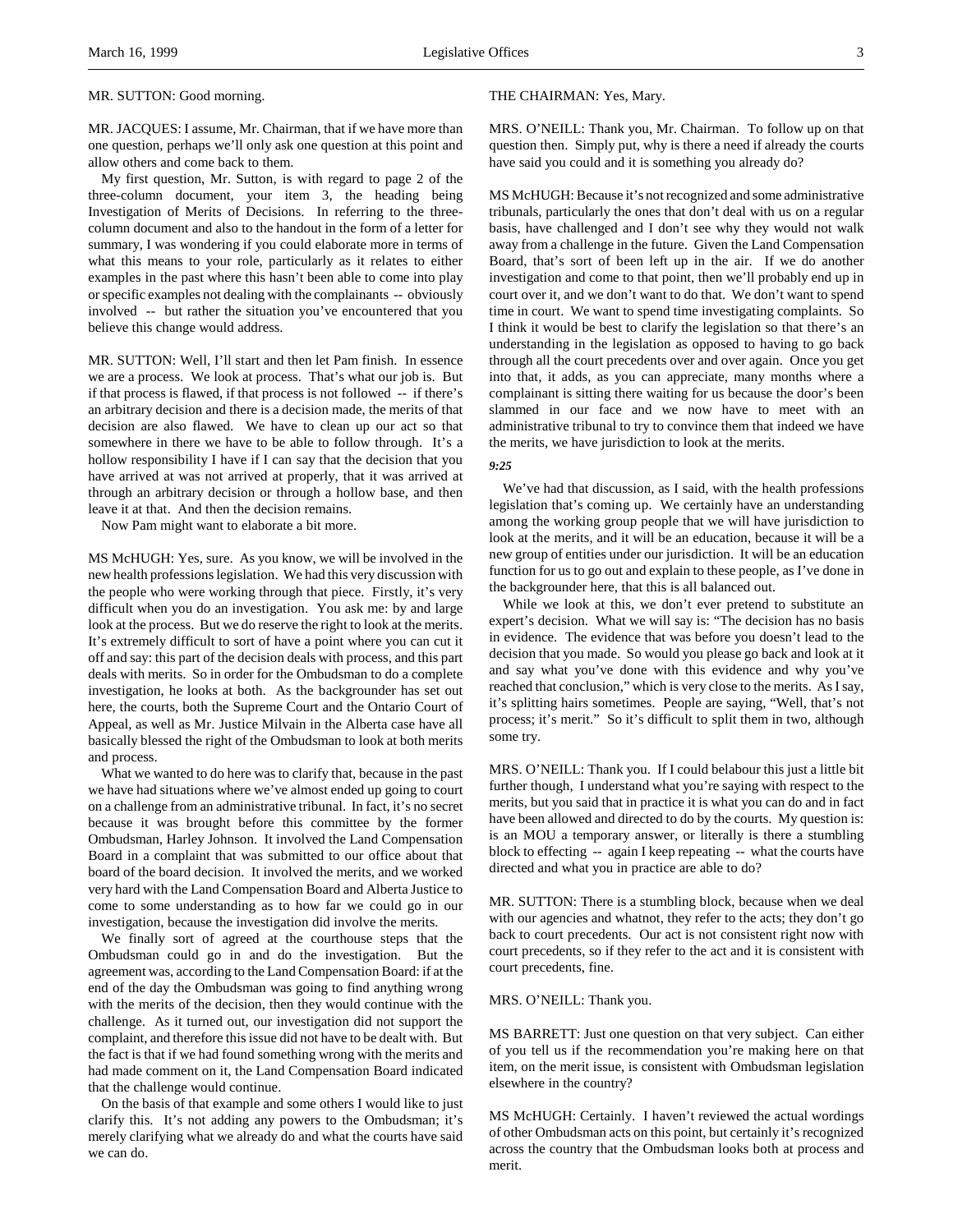### MS BARRETT: Thanks.

# THE CHAIRMAN: Ron.

MR. HIERATH: Yes. Scott, if you are investigating a complaint, you look at the policy of the government, and if then you do the investigation with the policy in mind when you write a recommendation, the process of how the policy was implemented - is that the key as far as what you're talking about? When you're talking about merit, it seems to me you're bringing in a word that is the same thing as the process of implementing policy or not implementing policy with regards to someone's complaint.

MR. SUTTON: It gets confusing, but it isn't the same. If we're looking at a complaint and we follow: "What are the rules? Have the rules been followed? Have they been applied fairly? Et cetera, et cetera -- and if there's been an arbitrary decision, those rules have not been followed. If there's a terrible, terrible flaw within that structure or whatnot, then the decision that agency arrived at based on that criteria is flawed. That's all we're saying.

MR. HIERATH: So might you be saying that the act is flawed?

MR. SUTTON: Our act?

MR. HIERATH: No. The Alberta health act, Municipal Government Act, or an act of the provincial Legislature?

MR. SUTTON: We're not making decisions on legislation. We're making decisions on process and whatnot. The legislation is for you people to deal with.

MS McHUGH: The merit would actually just deal with the actual decision.

MR. HIERATH: Your decision or a government policy decision?

MS McHUGH: No. It would be an administrative tribunal's decision. For instance, the Workers' Compensation Board has a tremendous amount of evidence, medical evidence, before it. Based on the evidence that's placed before it, it makes a decision. We could very well do an investigation and find that a crucial piece of evidence was never reviewed by the appeal board. Therefore, what we would do in that situation is suggest that because that piece of evidence was not reviewed, the decision should be reviewed and referred. We could say the decision was wrong, sort of mincing words. There are different ways of describing the decision, but normally what we would say is: the merit of that decision has to be revisited because you didn't consider a very crucial piece of medical evidence.

MR. HIERATH: So you're not able to do that now?

MS McHUGH: We do it now. The fact is that it's not recognized that we can do it. We've been challenged on it, and we want to avoid that in the future.

MR. HIERATH: Okay. Thank you.

THE CHAIRMAN: Gary Friedel.

MR. FRIEDEL: I've got four items that I have questions about. The very first one: where it suggests that the authority of the Ombudsman should be expanded to include "any person, corporation, or authority with which the province has a contract to

provide services." We're just finalizing a report on the review of the Freedom of Information and Protection of Privacy Act. We dealt with a recommendation along these very same lines. I expect there are people at this table who may disagree with this opinion, but the recommendation coming from there indicated that the requirement to deal with the FOIP Act would be included in any contract the department or the public body had with the agency that was providing the service and to the extent of that service providing some legislative administration.

The way it's written here, it certainly leaves it wide open. It virtually would say any contract that the government would have. Anything that organization or corporation did could be brought under the blanket administration of the Ombudsman Act this way.

The concern I have: first of all, it's too broad. I am not sure how in the actual act the alternative could be built in, whether simply the contractual arrangement could trigger the same accountability through this act as it does through the FOIP Act. I'm not sure, but I'm raising that as a concern. The way it's written here, I could not support it at all.

I have similar concerns about the debate we just went through on merit. I believe it may open this thing beyond what the intent was, but I think that's already been debated sufficiently. If we are going to have a subcommittee review that maybe deals with the departments that are affected and any other agencies, it's an issue that could be considered.

Item 11(3), also on the second page. I'd be interested in your interpretation of what the difference is between the indication that the recommendation is final or the alternative, final and/or binding. I mean, what is the actual interpretation that you could give us?

*9:35*

On the next page, top right-hand box, it talks about "anything which, in the Ombudsman's opinion, relates to the matter." Again, in the review of the FOIP Act we dealt with a very similar issue where the existing act did use the word "opinion." We asked that it be strengthened so that it was reasonable certainty, not just an opinion, because this is too much like a blank cheque. Without going into a lot of detail on the rest of that recommendation, I would definitely have problems with that word.

At the bottom of the page we're looking at a notwithstanding clause here to exempt the Ombudsman from the provisions of the Freedom of Information and Protection of Privacy Act and the Human Rights, Citizenship and Multiculturalism Act. There is provision for paramountcy

in the act, and I'm not suggesting that it is or isn't valid here. I guess what I would wonder is: why would it be appropriate to have the Ombudsman not be included in these two acts, but the reverse wouldn't hold true? The next page, 22(1)(b), seems to be saying the reverse.

I'm assuming that this next thing might just be administrative, but is there a reason why 19(1) is in here twice? Is that an emphasis, or does it have a different connotation?

Those are my questions.

THE CHAIRMAN: Thank you, Gary.

Would you like to reply to those concerns or questions?

MR. SUTTON: Mr. Friedel raised quite a number of points, but I think that the issue that we have to deal with is that we come before the committee with some proposals. We have to deal with the ministries that we're involved in to get the wording, to get things exact. These are proposals, nothing more. I appreciate Mr. Friedel's concerns about exact wording and whatnot, but I don't think that at this committee level we're going to satisfy all the concerns relative to wording and everything else.

Now, I don't mind going through it with Mr. Friedel and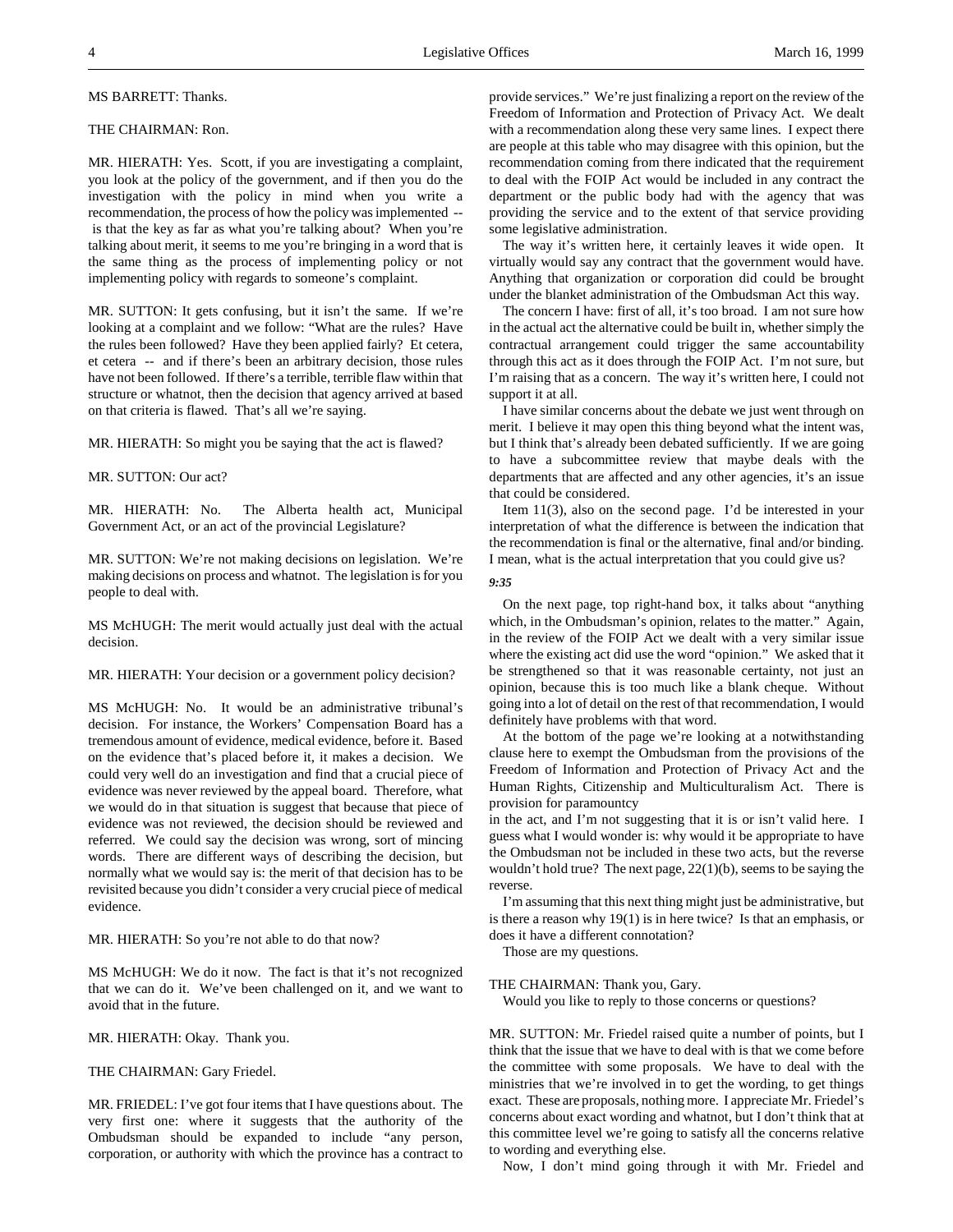answering his questions, but again, you know, it's my understanding that we come before this committee, we put a proposal towards this committee, and we either get support or nonsupport in general terms. Then we go before the ministries to work out wordings and whatnot.

MR. FRIEDEL: I'm actually quite willing to accept that. I just wanted to raise flags on these issues. At whatever level they're resolved is quite okay with me.

THE CHAIRMAN: I think that Mr. Sutton at the outset mentioned that a lot of wordsmithing may need to be done, that this was just a proposal at this time.

Now Yvonne. I apologize for having you last.

MRS. FRITZ: Thank you, Mr. Chairman. I'm going to be very brief because we do have a function down in the rotunda here shortly that our chairman is speaking at. I appreciate what's before us and what work has gone into this proposal. I will support the subcommittee reviewing this proposal and will vote for that.

I do have a concern about item 7. I know you talked about principle of legislation and that what's in practice right now you'd like to see put under the umbrella of your legislation, but I see it actually as conflicting with what is happening. Under the Human Rights, Citizenship and Multiculturalism Act I see what you've stated here is happening, that in practice you're doing something quite different, which is why you want to have it changed. I don't know if that's a good thing or a bad thing, though, from what I've heard from people that represent the human rights area. I know you're trying to stop the snowballing effect, that they can investigate you and you can investigate them and they can investigate you and whatnot.

I think that that kind of discussion has to occur under the subcommittee, Mr. Chairman, so I will support this proposal going forward to a subcommittee.

THE CHAIRMAN: Would any other members like to ask questions or make a comment on the proposal?

If not, I would like to thank you both for coming this morning. We will definitely form a committee and move that along as fast as we can here. I know that you want an answer on this, that you want to know where we're going to go from here. So if there's support from the members here, we'll make a motion to appoint a committee, and when the committee does the work, we may have to get back to you for some further explanation. I'm sure you'll be available for that.

MR. DICKSON: Mr. Chairman, presumably the committee would want to meet further with Mr. Sutton to discuss some of the details, some of the elements. It would give us that opportunity to have a more direct kind of discussion around them.

THE CHAIRMAN: Yes. I just mentioned that, and I'm sure that they would be agreeable to that.

#### MRS. FRITZ: Definitely.

Mr. Chairman, I'll make a motion, then, that

we have an all-party committee formed for the review of the proposed amendments to the Ombudsman Act that were put forward by our Ombudsman here today, that we have a subcommittee formed.

THE CHAIRMAN: Okay. We should have a number maybe in your motion of how many would sit on the committee.

MRS. FRITZ: Three people, I would think, from this committee.

MR. FRIEDEL: If you have an all-party committee, it has to be five; doesn't it?

MRS. FRITZ: Does it?

MR. DICKSON: By convention sometimes. I mean, I'm interested in being on the committee. My point is that this committee has to make the decision anyway, and all the subgroup can do is make recommendations. So three people is probably plenty.

THE CHAIRMAN: Yeah. A subcommittee, I understand, can be any number. We're not bound by a certain number.

MRS. FRITZ: I just thought three people meeting with Mr. Sutton and going over the proposal. What would you like, Mr. Chairman? Three or five?

THE CHAIRMAN: I support three. I think if we had a motion that read something like:

we form a committee of three members from the main committee.

MRS. FRITZ: Thank you. That'll be the motion.

MR. HIERATH: I would just suggest an amendment, that the committee structure consist of two government members and one opposition.

MS OLSEN: That's not an all-party committee then.

THE CHAIRMAN: Will you accept that as a friendly amendment to your motion?

MRS. FRITZ: I will.

THE CHAIRMAN: Any discussion on the motion?

MS BARRETT: I object.

MS OLSEN: I guess that I would not see that as an all-party committee if it's an all-party committee made up of just three people, three representatives. This isn't a matter of voting on anything. I think it's a matter of three conscientious people working with Mr. Sutton to review proposed legislation, bringing forth that information to this committee, where there would probably, I would suspect, be further discussion. So I would not see that as a true allparty committee, and I think there's nothing being created here.

THE CHAIRMAN: Thank you.

Gary.

MR. DICKSON: Yeah. It seems to me the advantage I see in having a representative of each of the three caucuses represented in the Assembly is that it ensures that each of those people has some sense of the way their caucus reacts and so on. I think that because we're not doing any voting and we're not making any decisions, it simply ensures you get the flavour from each of the three caucuses, which is, I think, what you want in a subcommittee. Then we bring it back. You may have three different opinions, but at least we've tried as a small group to get in and examine each of the issues that have been discussed today. Because there's no voting and no decision being made, I don't see any reason why you'd have to have a government majority. I just think a representative from each caucus fits the bill most nicely.

# *9:45*

THE CHAIRMAN: Thank you.